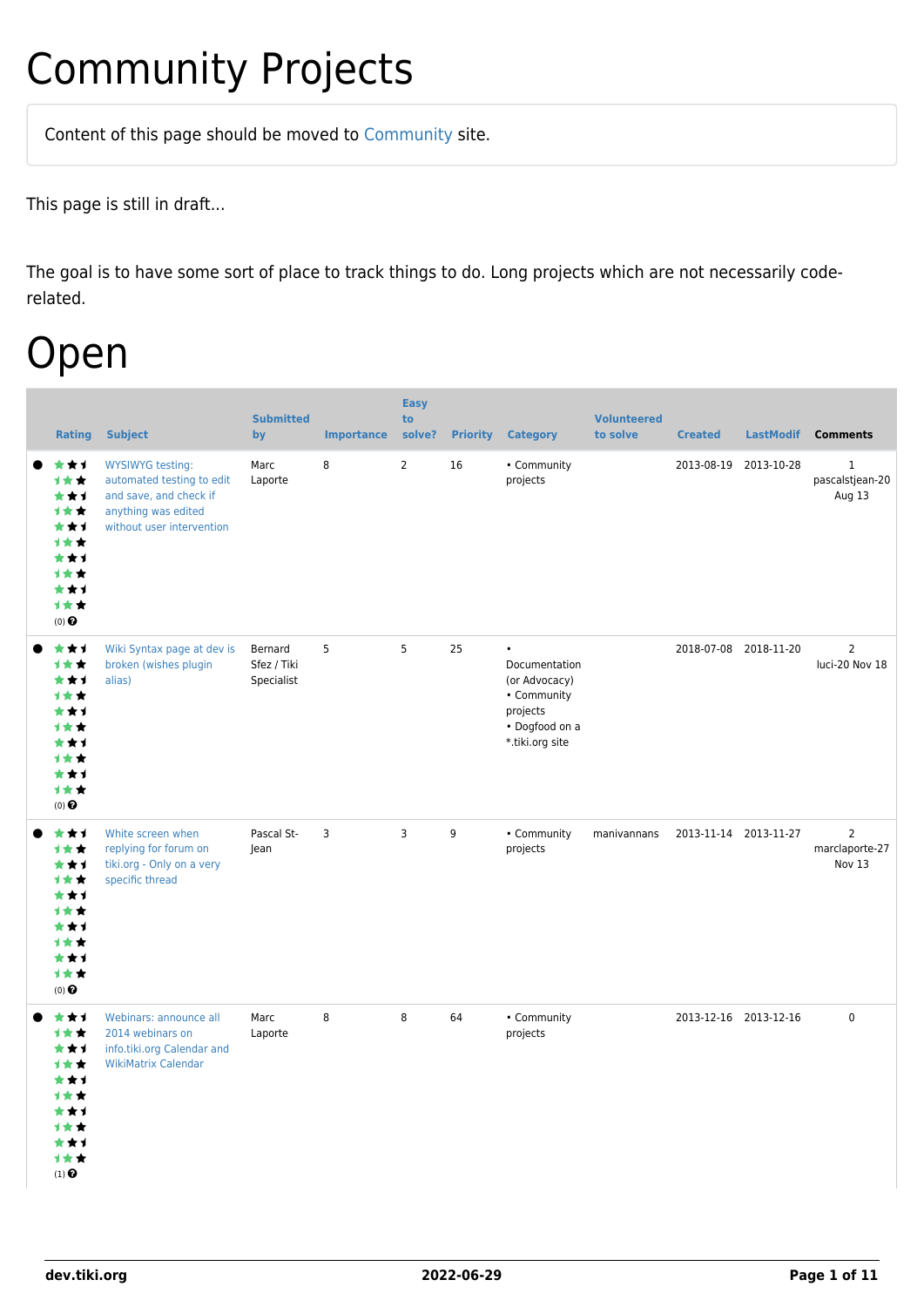| <b>Rating</b>                                                                                     | <b>Subject</b>                                                                                                              | <b>Submitted</b><br>by | <b>Importance</b> | <b>Easy</b><br>to<br>solve? | <b>Priority</b> | <b>Category</b>                                                                                                                                                   | <b>Volunteered</b><br>to solve | <b>Created</b> | <b>LastModif</b>      | <b>Comments</b>                            |
|---------------------------------------------------------------------------------------------------|-----------------------------------------------------------------------------------------------------------------------------|------------------------|-------------------|-----------------------------|-----------------|-------------------------------------------------------------------------------------------------------------------------------------------------------------------|--------------------------------|----------------|-----------------------|--------------------------------------------|
| ★★1<br>1★★<br>***<br>计女女<br>***<br><b>1**</b><br>***<br>计女女<br>***<br>计女女<br>$(0)$ $\odot$        | Update email in mail<br>notifications list from<br>intertiki sites when email<br>replaced in user account in<br>master site | Xavier de<br>Pedro     | 4                 | 5                           | 20              | • Usability<br>• Feature<br>request<br>• Community<br>projects<br>• Dogfood on a<br>*.tiki.org site<br>• Consistency                                              |                                | 2016-04-06     | 2016-05-30            | $\overline{2}$<br>xavi-30 May 16           |
| ★★1<br>计女女<br>***<br>计女女<br>***<br>计女女<br>***<br><b>1**</b><br>***<br>1★★<br>$(0)$ $\odot$        | Update all<br>information/documentation<br>about how to<br>contribute/participate to<br>Tiki                                | Marc<br>Laporte        | $\overline{4}$    | 6                           | 24              | $\bullet$<br>Documentation<br>(or Advocacy)<br>• Community<br>projects<br>• Dogfood on a<br>*.tiki.org site                                                       |                                |                | 2007-07-17 2013-10-28 | $\mathbf 0$                                |
| ★★1<br>计女女<br>***<br><b>1**</b><br>***<br>计女女<br>***<br><b>1**</b><br>***<br>计女女<br>$(0)$ $\odot$ | Tracker item history<br>misses to show changes in<br>some cases                                                             | Xavier de<br>Pedro     | $\overline{7}$    | 4                           | 28              | • Community<br>projects<br>• Dogfood on a<br>*.tiki.org site<br>• Regression                                                                                      |                                |                | 2015-11-18 2017-01-05 | $\mathbf 0$                                |
| ***<br>1**<br>***<br><b>1**</b><br>***<br>计女女<br>***<br>计女女<br>***<br>1★★<br>$(0)$ $\odot$        | Topic type is not shown to<br>plain registered users in<br>t.o forums                                                       | Xavier de<br>Pedro     | 5                 | $\overline{7}$              | 35              | • Error<br>• Community<br>projects<br>• Dogfood on a<br>*.tiki.org site<br>• Regression<br>• Conflict of<br>two features<br>(each works<br>well<br>independently) |                                |                | 2020-09-23 2020-10-21 | 2<br>xavi-26 Oct 20                        |
| ***<br>计女女<br>***<br>1★★<br>***<br>计女女<br>***<br>计女女<br>***<br>1★★<br>$(1)$ $\odot$               | Top header ugly and hard<br>to use on iPhone /<br>smartphone                                                                | luciash d'<br>being [] |                   | $\mathbf{1}$<br>difficult   | 5               | • Usability<br>• Community<br>projects<br>• Dogfood on a<br>*.tiki.org site                                                                                       |                                |                | 2016-03-11 2016-03-11 | $\overline{7}$<br>chibaguy-12<br>Mar 16    |
| ***<br>1★★<br>***<br>计女女<br>***<br>1**<br>***<br>计女女<br>***<br>计女女<br>$(0)$ $\odot$               | Too many useless or<br>redundant fields when<br>editing a wish                                                              | Marc<br>Laporte        | 9                 | 4                           | 36              | • Usability<br>• Community<br>projects<br>• Dogfood on a<br>*.tiki.org site                                                                                       |                                |                | 2014-08-06 2014-08-10 | $\overline{2}$<br>marclaporte-11<br>Aug 14 |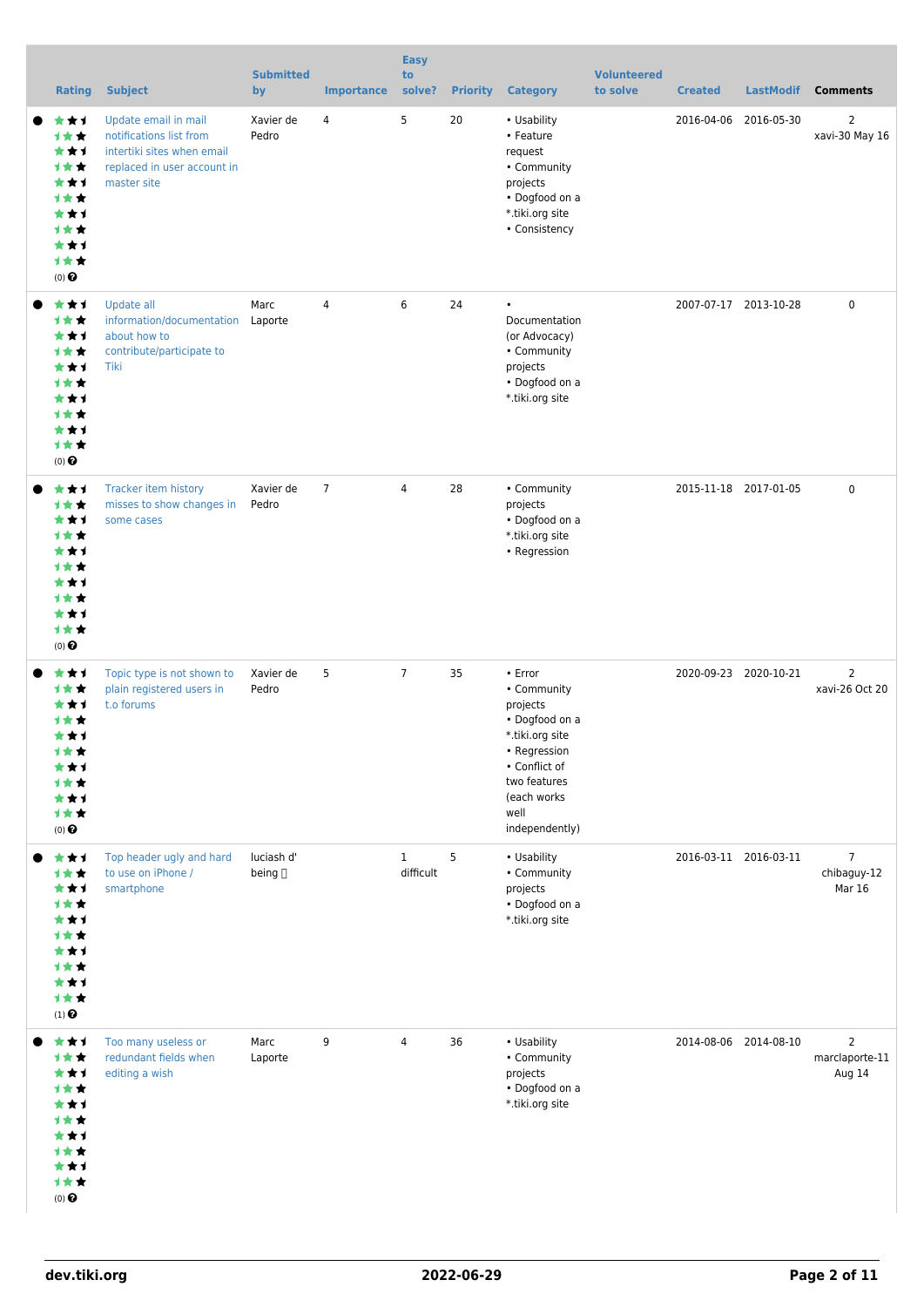| <b>Rating</b>                                                                       | <b>Subject</b>                                                                                               | <b>Submitted</b><br>by | <b>Importance</b> | <b>Easy</b><br>to<br>solve? |    | <b>Priority Category</b>                                                       | <b>Volunteered</b><br>to solve | <b>Created</b>        | <b>LastModif</b>      | <b>Comments</b>                          |
|-------------------------------------------------------------------------------------|--------------------------------------------------------------------------------------------------------------|------------------------|-------------------|-----------------------------|----|--------------------------------------------------------------------------------|--------------------------------|-----------------------|-----------------------|------------------------------------------|
| ***<br>1★★<br>***<br>1★★<br>***<br>计女女<br>***<br>计女女<br>***<br>计女女<br>$(0)$ $\odot$ | tiki.org emails marked as<br><b>SPAM</b>                                                                     | G.                     |                   |                             | 25 | • Community<br>projects                                                        |                                | 2019-04-03            | 2019-04-03            | $\mathbf 0$                              |
| ***<br>1★★<br>***<br>计女女<br>***<br>1**<br>***<br>1★★<br>***<br>计女女<br>$(0)$ $\odot$ | Tiki release script should<br>indicate what libs were<br>updated since last release                          | Marc<br>Laporte        | 3                 | 3                           | 9  | $\bullet$<br>Documentation<br>(or Advocacy)<br>• Community<br>projects         |                                | 2017-08-26 2017-08-26 |                       | $\mathbf 0$                              |
| ***<br>1★★<br>***<br>1★★<br>***<br>1★★<br>***<br>1★★<br>***<br>计女女<br>$(0)$ $\odot$ | Tiki release script should<br>compile CSS (from SCSS or Laporte<br>LESS)                                     | Marc                   | 3                 | 8                           | 24 | • Community<br>projects                                                        |                                |                       | 2019-07-01 2019-07-01 | $\mathbf 0$                              |
| ***<br>计女女<br>***<br>1★★<br>***<br>计女女<br>***<br>计女女<br>***<br>计女女<br>$(0)$ $\odot$ | Tiki 7.1 HTML parsing -<br>WYSIWYG/CKE - not<br>working in some feature<br>like for ex. in articles          |                        | 9 high            |                             | 45 | • Usability<br>• Support<br>request<br>• Community<br>projects<br>• Regression |                                |                       | 2011-08-07 2011-10-05 | 3<br>Chealer9-05<br>Jan 18               |
| ***<br>1★★<br>***<br>1★★<br>***<br>1★★<br>***<br>1★★<br>***<br>计女女<br>$(0)$ $\odot$ | The version lifecycle is not<br>being respected                                                              | Marc<br>Laporte        | 10 high           | 10<br>easy                  | 99 | • Community<br>projects                                                        |                                |                       | 2014-10-13 2022-03-25 | $\mathbf{1}$<br>hman-25 Mar<br>22        |
| ***<br>1★★<br>***<br>计女女<br>***<br>计女女<br>***<br>计女女<br>***<br>计女女<br>$(0)$ $\odot$ | The canonical domain of<br>next.tiki.org should be<br>tiki.org so that search<br>index results feed tiki.org | Marc<br>Laporte        | $\overline{7}$    | 10<br>easy                  | 70 | • Community<br>projects                                                        | Oliver Hertel                  |                       | 2021-11-26 2021-11-26 | $\mathbf{1}$<br>marclaporte-26<br>Nov 21 |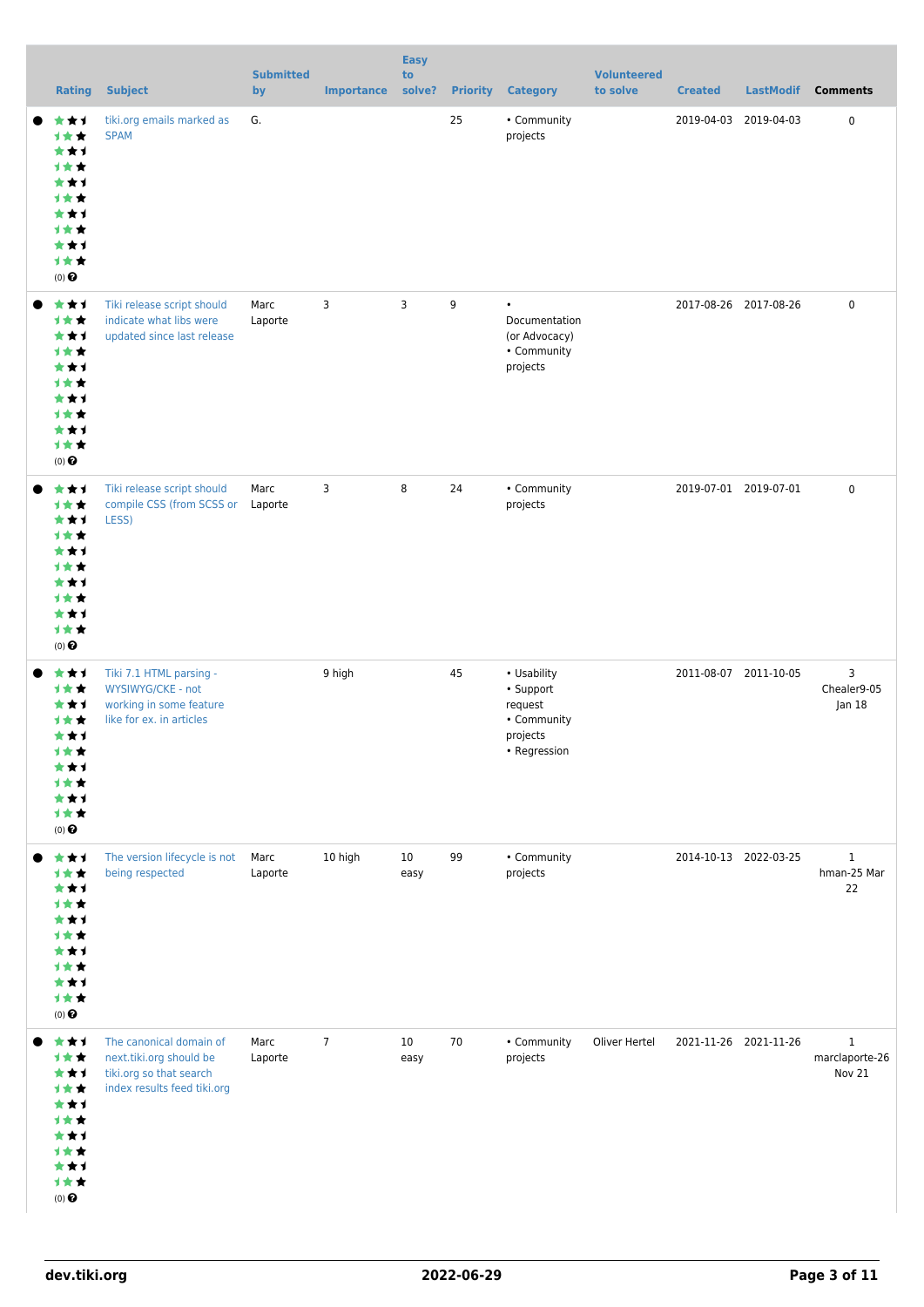| <b>Rating</b>                                                                                                           | <b>Subject</b>                                                                                                                                   | <b>Submitted</b><br>by | <b>Importance</b> | <b>Easy</b><br>to<br>solve? | <b>Priority</b> | <b>Category</b>                                                                                                                                                                    | <b>Volunteered</b><br>to solve | <b>Created</b> | <b>LastModif</b>      | <b>Comments</b> |
|-------------------------------------------------------------------------------------------------------------------------|--------------------------------------------------------------------------------------------------------------------------------------------------|------------------------|-------------------|-----------------------------|-----------------|------------------------------------------------------------------------------------------------------------------------------------------------------------------------------------|--------------------------------|----------------|-----------------------|-----------------|
| ***<br>1★★<br>***<br><b>1**</b><br>★★1<br>***<br>***<br><b>1**</b><br>***<br><b>1**</b><br>$(0)$ $\odot$                | <b>Testing Tiki Accounting in</b><br>12.x                                                                                                        | Marc<br>Laporte        |                   |                             | 25              | • Community<br>projects                                                                                                                                                            |                                | 2014-01-20     | 2014-01-20            | $\pmb{0}$       |
| ***<br>计女女<br>***<br>1★★<br>***<br>1★★<br>***<br><b>1**</b><br>***<br>计女女<br>$(0)$ $\odot$                              | <b>TableSorter header from</b><br>bug tables disappeared<br>when using plugin alias<br>(wishes - plugin trackerlist)                             | Xavier de<br>Pedro     | 6                 | 5                           | 30              | • Community<br>projects<br>• Dogfood on a<br>*.tiki.org site<br>• Regression                                                                                                       |                                |                | 2018-05-24 2018-05-24 | 0               |
| ***<br>计女女<br>***<br>计女女<br>***<br><b>1**</b><br>***<br>1★★<br>***<br>1★★<br>$(0)$ $\odot$                              | t.o: page alias feature not<br>working because some<br>duplication exists (not<br>prevented at edition time<br>and feedback gone too<br>quickly) | Xavier de<br>Pedro     | 5                 | $\overline{7}$              | 35              | • Usability<br>• Community<br>projects<br>• Dogfood on a<br>*.tiki.org site<br>• Regression                                                                                        |                                |                | 2016-10-04 2017-01-09 | $\mathbf 0$     |
| ***<br>计女女<br>***<br><b>1**</b><br>***<br>***<br>***<br><b>1**</b><br>***<br>计女女<br>$(0)$ <sup><math>\odot</math></sup> | t.o calendar: warn the user<br>about the time zone being<br>used at time selection by<br>the user                                                | Xavier de<br>Pedro     | 9                 | 6                           | 54              | • Error<br>• Usability<br>• Community<br>projects<br>• Dogfood on a<br>*.tiki.org site<br>• Consistency<br>• Conflict of<br>two features<br>(each works)<br>well<br>independently) |                                |                | 2016-07-21 2017-01-12 | $\pmb{0}$       |

#### « 1 (current)

- $\overline{2}$  $\overline{2}$  $\overline{2}$ [3](https://dev.tiki.org/tiki-print.php?tr_sort_mode1=f_26_desc&page=Community+Projects&tr_offset1=40)
- [4](https://dev.tiki.org/tiki-print.php?tr_sort_mode1=f_26_desc&page=Community+Projects&tr_offset1=60)
- [5](https://dev.tiki.org/tiki-print.php?tr_sort_mode1=f_26_desc&page=Community+Projects&tr_offset1=80)
- [6](https://dev.tiki.org/tiki-print.php?tr_sort_mode1=f_26_desc&page=Community+Projects&tr_offset1=100)
- [7](https://dev.tiki.org/tiki-print.php?tr_sort_mode1=f_26_desc&page=Community+Projects&tr_offset1=120)

#### [»](https://dev.tiki.org/tiki-print.php?tr_sort_mode1=f_26_desc&page=Community+Projects&tr_offset1=20)

# Pending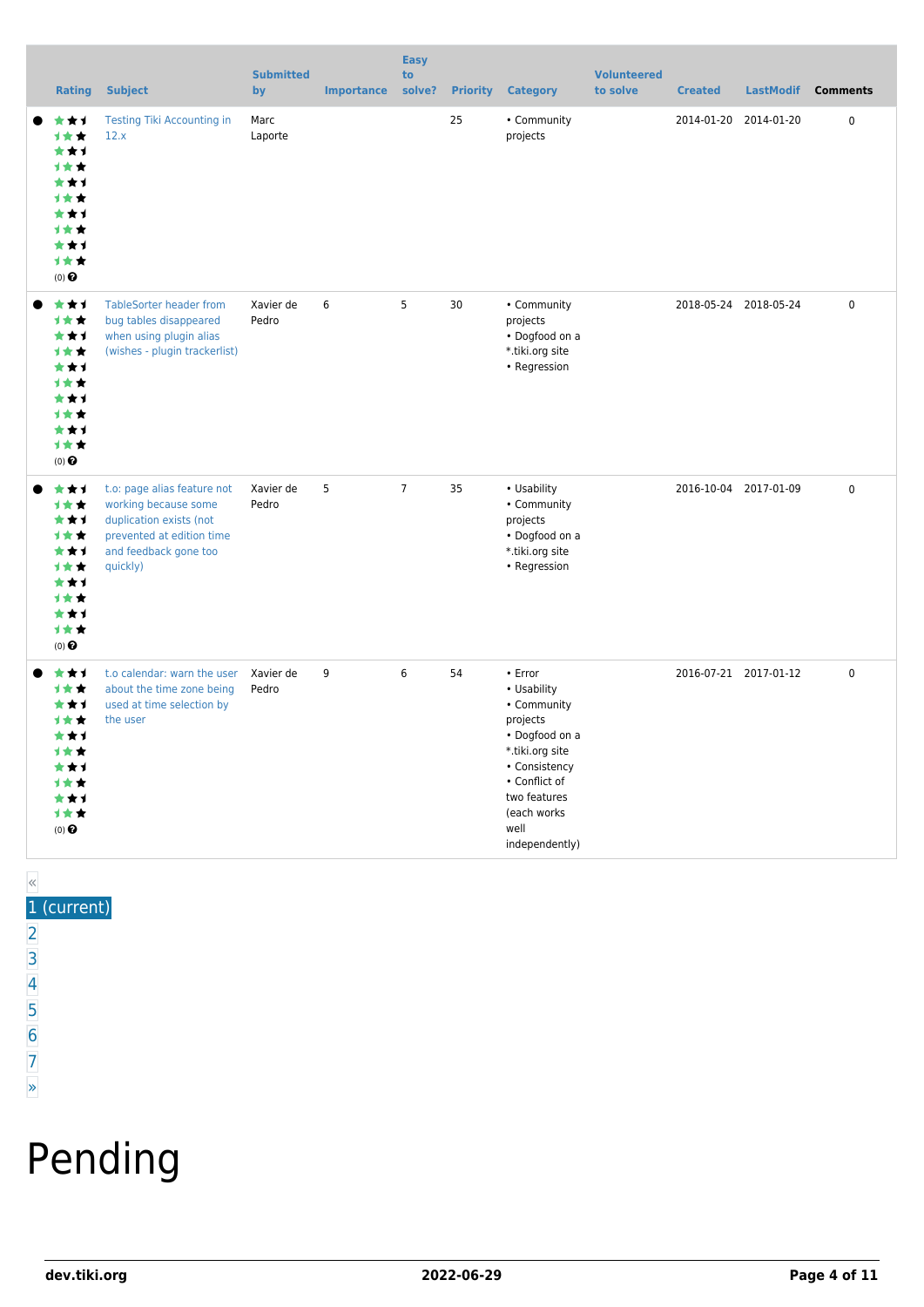|           | <b>Rating</b>                                                                                   | <b>Subject</b>                                                                                             | <b>Submitted</b><br>by | <b>Importance</b> | <b>Easy</b><br>to |    | solve? Priority Category                                                                                                                        | <b>Volunteered</b><br>to solve | <b>Created</b> | LastModif             | <b>Comments</b>                      |
|-----------|-------------------------------------------------------------------------------------------------|------------------------------------------------------------------------------------------------------------|------------------------|-------------------|-------------------|----|-------------------------------------------------------------------------------------------------------------------------------------------------|--------------------------------|----------------|-----------------------|--------------------------------------|
| $\bullet$ | ***<br>计女女<br>***<br><b>1**</b><br>***<br>计女女<br>***<br>计女女<br>***<br>计女女<br>$(0)$ $\odot$      | Dogfood: aggregate all the RSS feeds<br>from all *.tikiwiki.org sites                                      | Marc<br>Laporte        | 3                 |                   | 15 | ٠<br>Community<br>projects<br>• Dogfood<br>on a<br>*.tiki.org<br>site                                                                           |                                |                | 2007-06-12 2007-06-12 | $\mathbf 0$                          |
| $\bullet$ | ***<br>1★★<br>***<br>计女女<br>***<br><b>1**</b><br>***<br>1★★<br>***<br>1★★<br>$(0)$ $\odot$      | Adding "x-cms-engine: tikiwiki" in<br><b>HTTP</b> headers                                                  | Marc<br>Laporte        | 5                 |                   | 25 | • Feature<br>request<br>$\bullet$<br>Community<br>projects                                                                                      |                                |                | 2008-02-08 2008-02-08 | $\mathbf{1}$<br>gmartin-12 Feb<br>08 |
| $\bullet$ | ***<br>计女女<br>***<br>1★★<br>***<br><b>1**</b><br>***<br>计女女<br>***<br>计女女<br>$(0)$ $\odot$      | Some stats for CVS and SVN activity ::<br>looking for a volunteer to host stats<br>server and maintain app | Marc<br>Laporte        | 8                 |                   | 40 | $\bullet$<br>Community<br>projects<br>• Dogfood<br>on a<br>*.tiki.org<br>site                                                                   | Lorinc                         |                | 2008-04-12 2008-05-19 | $\mathbf 0$                          |
| $\bullet$ | ***<br>1★★<br>***<br><b>1**</b><br>***<br>1 * *<br>***<br>才女女<br>***<br>计女女<br>$(0)$ $\odot$    | allow seing username in user tracker<br>at registration time, step 2 (filling<br>user tracker item)        | Xavier de<br>Pedro     | $\overline{4}$    |                   | 20 | • Usability<br>• Feature<br>request<br>Community<br>projects<br>• Dogfood<br>on a<br>*.tiki.org<br>site                                         |                                |                | 2008-07-10 2008-07-10 | $\mathbf 0$                          |
|           | $0$ $*$ $*$ $*$<br>计女女<br>***<br>计女女<br>***<br>计女女<br>***<br>计女女<br>***<br>计女女<br>$(0)$ $\odot$ | articles needs aids to fight spam (e.g.<br>admins see tiki-list submissions.php<br>at info.tw.o)           | Xavier de<br>Pedro     | $\overline{4}$    |                   | 20 | • Feature<br>request<br>$\bullet$<br>Community<br>projects<br>• Dogfood<br>on a<br>*.tiki.org<br>site                                           |                                |                | 2008-08-14 2008-08-14 | $\mathbf 0$                          |
| $\bullet$ | 大大士<br>计女女<br>***<br>1★★<br>***<br>计女女<br>***<br>计女女<br>***<br>计女女<br>$(0)$ $\odot$             | Missing & used plugins reporting +<br>Plugin security and approval: need a<br>listing + notification email | Marc<br>Laporte        | 9 high            |                   | 45 | • Feature<br>request<br>$\bullet$<br>Community<br>projects<br>• Dogfood<br>on a<br>*.tiki.org<br>site<br>$\bullet$<br>Regression<br>Consistency |                                |                | 2008-10-29 2009-05-04 | $\mathbf 0$                          |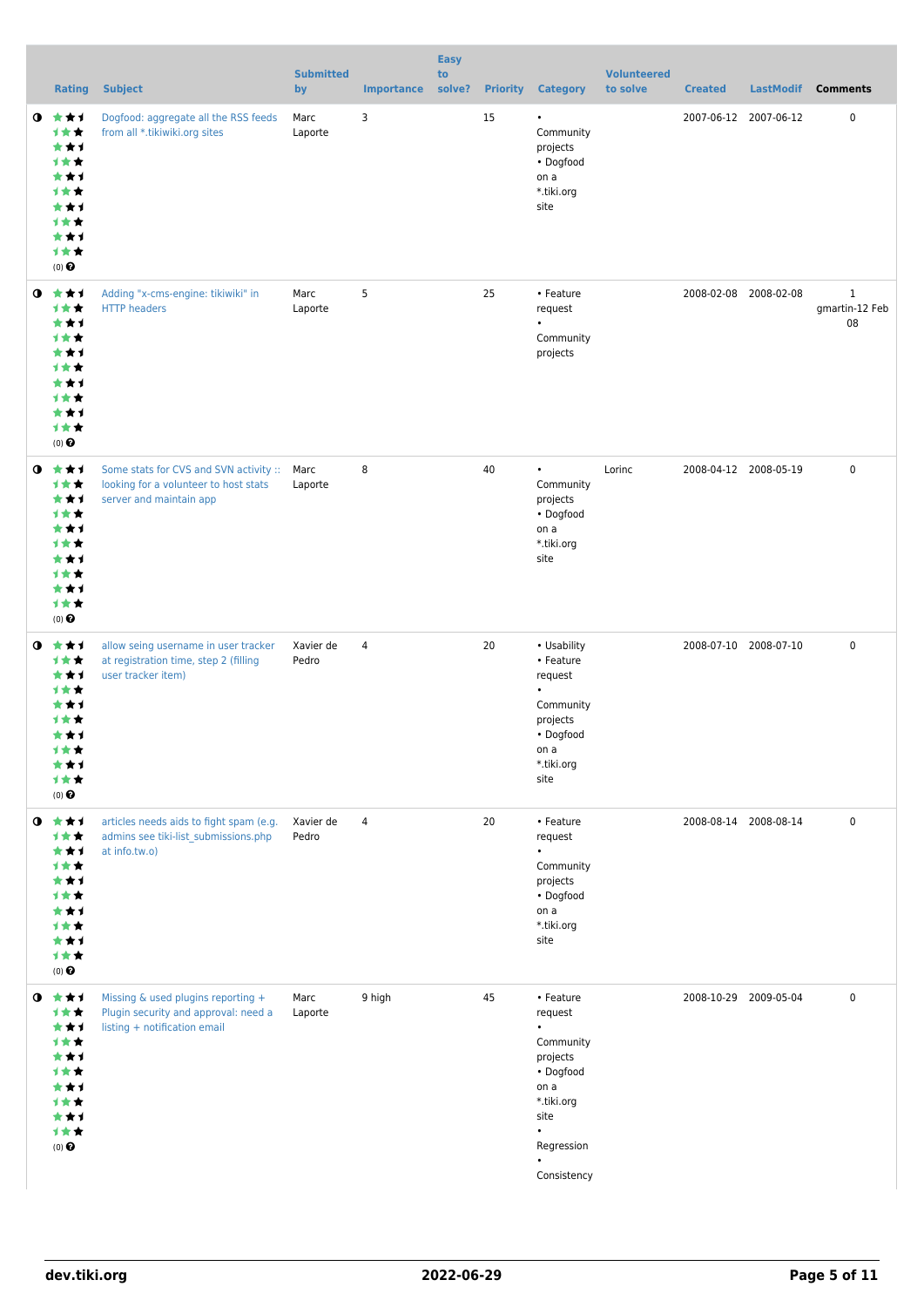|           | <b>Rating</b>                                                                                                                   | <b>Subject</b>                                                                                                    | <b>Submitted</b><br>by         | <b>Importance</b> | <b>Easy</b><br>to<br>solve? |    | <b>Priority Category</b>                                                           | <b>Volunteered</b><br>to solve | <b>Created</b>        | <b>LastModif</b> | <b>Comments</b>                          |
|-----------|---------------------------------------------------------------------------------------------------------------------------------|-------------------------------------------------------------------------------------------------------------------|--------------------------------|-------------------|-----------------------------|----|------------------------------------------------------------------------------------|--------------------------------|-----------------------|------------------|------------------------------------------|
|           | $0 \star \star \star$<br>计女女<br>***<br>1★★<br>***<br>计女女<br>***<br>计女女<br>***<br>计女女<br>$(0)$ $\Theta$                          | Optional reporting of anonymized<br>usage stats (which features are used,<br>how many accounts, etc)              | Marc<br>Laporte                | 8                 |                             | 40 | • Feature<br>request<br>$\bullet$<br>Community<br>projects                         | Marc Laporte                   | 2008-11-01 2008-11-08 |                  | 0                                        |
|           | $0 \star \star \star$<br>1★★<br>***<br>计女女<br>***<br>1★★<br>***<br>计女女<br>***<br>计女女<br>$(0)$ $\Theta$                          | How to force the login process                                                                                    | llamonica                      | 5                 |                             | 25 | • Feature<br>request<br>• Support<br>request<br>$\bullet$<br>Community<br>projects | Beestje                        | 2009-02-17 2009-05-14 |                  | 0                                        |
| $\bullet$ | ***<br>1★★<br>***<br><b>1**</b><br>***<br>计女女<br>***<br>计女女<br>***<br>计女女<br>$(0)$ $\odot$                                      | TikiBountySystem                                                                                                  | Xavi (as<br>xavidp -<br>admin) | $\overline{4}$    |                             | 20 | • Feature<br>request<br>$\bullet$<br>Community<br>projects                         |                                | 2005-07-01 2021-09-30 |                  | $\mathbf{1}$<br>Bsfez-30 Sep 21          |
| $\bullet$ | ***<br>计女女<br>***<br>计女女<br>***<br><b>1 ★ ★</b><br>***<br>才女女<br>***<br>计女女<br>$(0)$ $\odot$                                    | A backup script that can be put on a<br>cron job to save to a distant backup<br>server                            | Marc<br>Laporte                | 10 high           | 9                           | 90 | • Feature<br>request<br>$\bullet$<br>Community<br>projects                         | nkoth                          | 2013-08-19 2013-11-13 |                  | $\mathbf{1}$<br>marclaporte-18<br>Sep 13 |
|           | $0$ $\star\star\star$<br>计女女<br>***<br>计女女<br>***<br>计女女<br>***<br>计女女<br>***<br>计女女<br>$(0)$<br>$\pmb{\Theta}$                 | Update<br>http://tiki.org/Official+Directors+Filing Laporte<br>with latest information on<br>incorporation filing | Marc                           | 8                 | 9                           | 72 | $\bullet$<br>Community<br>projects                                                 | Nelson Ko                      | 2013-09-08 2013-10-28 |                  | $\mathbf 0$                              |
|           | $0 \star \star \star$<br>计女女<br>***<br>计女女<br>***<br><b>1**</b><br>***<br><b>1 ★ ★</b><br>***<br>计女女<br>$(0)$<br>$\pmb{\Theta}$ | Make sure Tiki is offered by all server<br>control panels                                                         | Marc<br>Laporte                | 5                 |                             | 25 | $\bullet$<br>Community<br>projects                                                 | Marc Laporte                   | 2006-01-17 2021-10-05 |                  | 0                                        |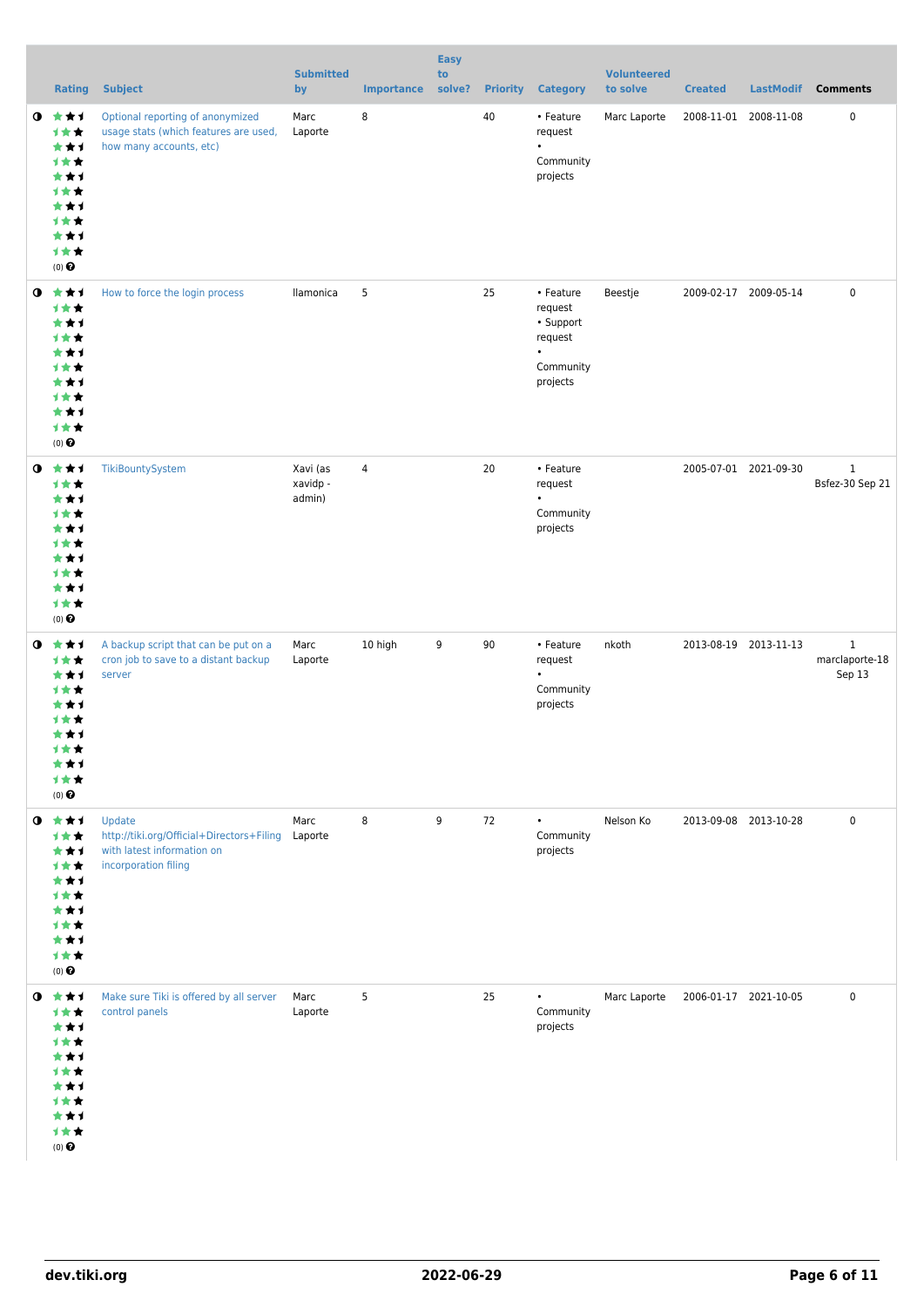|             | <b>Rating</b>                                                                                                          | <b>Subject</b>                                                                   | <b>Submitted</b><br>by         | <b>Importance</b> | <b>Easy</b><br>to<br>solve? | <b>Priority</b> | <b>Category</b>                                                                                                           | <b>Volunteered</b><br>to solve | <b>Created</b>        | <b>LastModif</b>      | <b>Comments</b>                             |
|-------------|------------------------------------------------------------------------------------------------------------------------|----------------------------------------------------------------------------------|--------------------------------|-------------------|-----------------------------|-----------------|---------------------------------------------------------------------------------------------------------------------------|--------------------------------|-----------------------|-----------------------|---------------------------------------------|
| $\mathbf o$ | ***<br>计女女<br>***<br>计女女<br>***<br>计女女<br>***<br>计女女<br>***<br>计女女<br>$(1)$ $\odot$                                    | Tracker - field type items list                                                  | Torsten<br>Fabricius           | 10 high           | 3                           | 30              | • Support<br>request<br>$\bullet$<br>Community<br>projects                                                                | WolfgangA                      | 2015-04-05 2018-12-28 |                       | 3<br>Jyhem-03 Jan<br>19                     |
| $\bullet$   | ***<br>计女女<br>***<br>计女女<br>***<br>计女女<br>***<br>计女女<br>***<br>计女女<br>$(0)$ $\odot$                                    | 15.x+: Expose back preference filters<br>on Admin UI for new tiki admins         | Xavier de<br>Pedro             | $\overline{7}$    | 6                           | 42              | • Usability<br>$\bullet$<br>Community<br>projects<br>• Dogfood<br>on a<br>*.tiki.org<br>site<br>$\bullet$<br>Regression   | Jonny Bradley                  | 2016-08-03 2016-09-29 |                       | $\overline{2}$<br>marclaporte-31<br>May 18  |
| $\mathbf o$ | ***<br>计女女<br>***<br>计女女<br>***<br>计女女<br>***<br>计女女<br>***<br>1★★<br>$(0)$ $\odot$                                    | Applying Personal Blog and Profile<br>fails                                      | Saša<br>Janiška                | 8                 | 6                           | 48              | • Error<br>$\bullet$<br>Community<br>projects<br>Regression                                                               |                                | 2018-08-07 2018-08-10 |                       | 11<br>Chealer9-17<br>Aug 18                 |
|             | $0 \star \star \star$<br>计女女<br>***<br>计女女<br>★★1<br>计女女<br>***<br><b>1★★</b><br>***<br>计女女<br>$(1)$<br>$\pmb{\Theta}$ | doc.t.o 19.x: I can't upload images to<br>wiki pages (CSRF) with elFinder        | Xavier de<br>Pedro             | 6                 | 5                           | 30              | • Error<br>$\bullet$<br>Community<br>projects<br>• Dogfood<br>on a<br>*.tiki.org<br>site<br>$\bullet$<br>Regression       |                                | 2018-11-18 2019-01-21 |                       | 6<br>lindon-17 Nov<br>19                    |
|             | $0$ $*$ $*$ $*$<br>计女女<br>***<br>计女女<br>***<br>计女女<br>***<br>计女女<br>***<br>计女女<br>$(0)$ $\Theta$                       | plugin list filter by category doesn't<br>work on dev.t.o                        | Xavier de<br>Pedro             | 8                 | 5                           | 40              | $\cdot$ Error<br>$\bullet$<br>Community<br>projects<br>• Dogfood<br>on a<br>*.tiki.org<br>site<br>$\bullet$<br>Regression |                                | 2019-07-09 2019-08-17 |                       | $\mathbf 0$                                 |
| $\bullet$   | ***<br>计女女<br>***<br>***<br>***<br>计女女<br>***<br>计女女<br>***<br>计女女<br>$(0)$ $\Theta$                                   | Tracker events en dev.t.o tiki-<br>batch todo.php unexpected ? in<br>initlib.php | Xavi (as<br>xavidp -<br>admin) | 5                 | 5                           | 25              | • Error<br>$\bullet$<br>Community<br>projects<br>• Dogfood<br>on a<br>*.tiki.org<br>site<br>Regression                    |                                |                       | 2020-10-18 2020-10-28 | $\overline{2}$<br>jonnybradley-28<br>Oct 20 |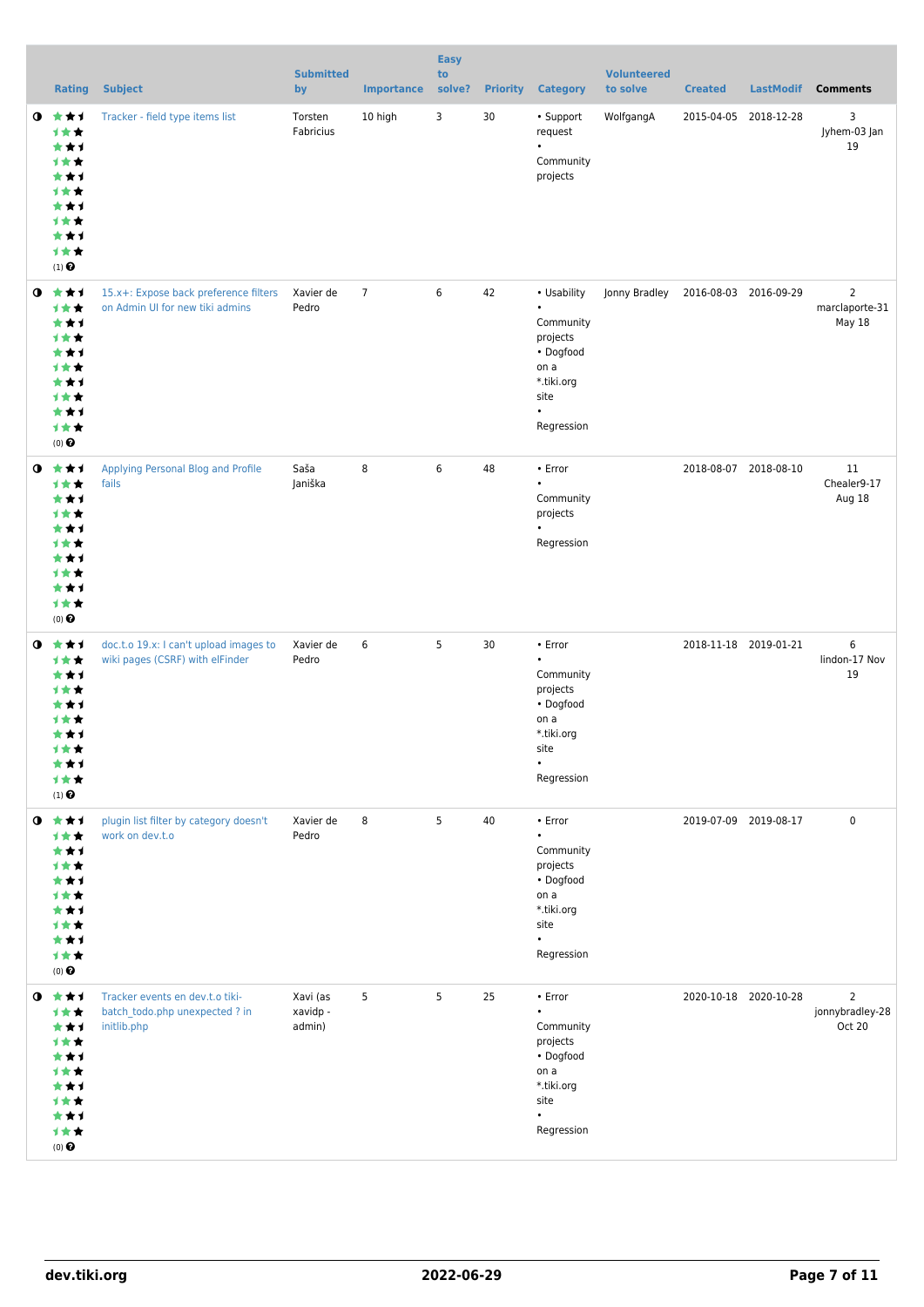# Closed

|                       | <b>Rating</b>                                                                              | <b>Subject</b>                                                                                                                                                              | <b>Submitted</b><br>by               | <b>Importance</b> | <b>Easy</b><br>to<br>solve? | <b>Priority</b> | <b>Category</b>                                                                                                                                       | <b>Volunteered</b><br>to solve | <b>Created</b>        | <b>LastModif</b>      | <b>Comments</b>                           |
|-----------------------|--------------------------------------------------------------------------------------------|-----------------------------------------------------------------------------------------------------------------------------------------------------------------------------|--------------------------------------|-------------------|-----------------------------|-----------------|-------------------------------------------------------------------------------------------------------------------------------------------------------|--------------------------------|-----------------------|-----------------------|-------------------------------------------|
| $\boldsymbol{\Omega}$ | ***<br>计女女<br>***<br>计女女<br>***<br>计女女<br>***<br>1**<br>***<br>1★★<br>$(0)$ $\odot$        | BrowserTitle is empty after<br>upgrading Tiki                                                                                                                               | Bernard<br>Sfez / Tiki<br>Specialist | 10 high           | 10<br>easy                  | 99              | • Community<br>projects<br>• Regression<br>• Less than<br>30-minutes fix<br>• Release<br>Blocker                                                      |                                | 2017-01-30            | 2017-01-30            | 0                                         |
| $\boldsymbol{\Omega}$ | ***<br>计女女<br>***<br>1★★<br>***<br><b>1★★</b><br>***<br>1★★<br>***<br>1★★<br>$(1)$ $\odot$ | dev.t.o 13.x: add some scrollbar<br>at the top of wide tables in<br>Bootstrapped themes, since they<br>look as with less content for new<br>users or unexperienced visitors | Xavier de<br>Pedro                   | 10 high           | 9                           | 90              | • Usability<br>• Community<br>projects<br>• Dogfood on<br>a *.tiki.org site<br>• Conflict of<br>two features<br>(each works<br>well<br>independently) |                                |                       | 2014-09-21 2019-07-21 | $\overline{7}$<br>xavi-21 Jul 19          |
| $\boldsymbol{\omega}$ | ***<br>1★★<br>***<br>计女女<br>***<br>计女女<br>***<br>计女女<br>***<br>1★★<br>$(0)$ $\pmb{\Theta}$ | Tiki community server backups<br>not working                                                                                                                                | Jonny<br><b>Bradley</b>              | 9                 | $\mathbf{1}$<br>difficult   | 9               | • Community<br>projects                                                                                                                               | amette                         |                       | 2017-03-21 2017-06-18 | 3<br>amette-21 Mar<br>17                  |
| $\boldsymbol{\Omega}$ | ***<br>计女女<br>***<br>计女女<br>***<br>1★★<br>***<br>1★★<br>*1<br>计女女<br>$(0)$ $\Theta$        | Dogfood Forum and List<br>Synchronization between tw.o<br>forums and SourceForge Mailing<br>Lists                                                                           | Marc<br>Laporte                      | 9 high            | 9                           | 81              | • Community<br>projects<br>• Dogfood on<br>a *.tiki.org site                                                                                          |                                |                       | 2009-02-03 2013-03-04 | $\overline{2}$<br>xavi-04 Feb 09          |
|                       | ◎ ★★1<br>***<br>***<br>计女女<br>***<br>计女女<br>***<br>1★★<br>***<br>计女女<br>$(0)$ $\Theta$     | Change the release script to stop<br>linking to ReleaseNotesXYZ (Use<br>doc.tiki.org/TikiX instead)                                                                         | Marc<br>Laporte                      | 9                 | 9                           | 81              | • Usability<br>• Community<br>projects                                                                                                                | nkoth                          |                       | 2013-11-03 2013-11-16 | $\pmb{0}$                                 |
|                       | ◎ ★★1<br>计女女<br>***<br>计女女<br>***<br>计女女<br>***<br>1★★<br>***<br>1★★<br>$(0)$ $\odot$      | can't upload an image to a file<br>gallery in doc.t.o with elfinder<br>(default UI) since 16.x                                                                              | Xavier de<br>Pedro                   | 9                 | 9                           | 81              | • Community<br>projects<br>• Dogfood on<br>a *.tiki.org site<br>• Regression<br>• Release<br>Blocker                                                  | Jonny Bradley                  | 2016-11-18 2017-01-12 |                       | $\mathbf{1}$<br>jonnybradley-12<br>Jan 17 |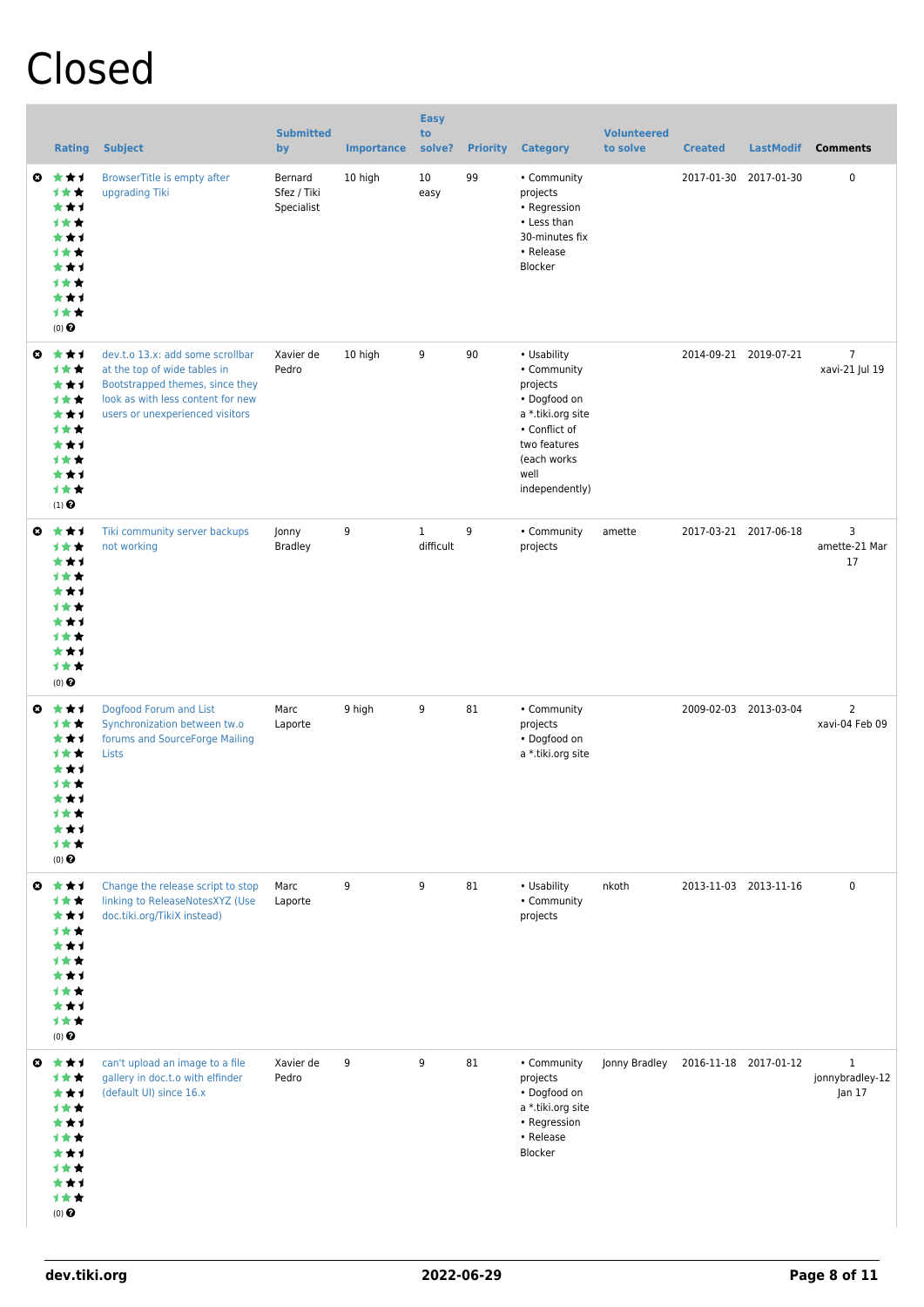|   | <b>Rating</b>                                                                         | <b>Subject</b>                                                                                   | <b>Submitted</b><br>by               | <b>Importance</b> | <b>Easy</b><br>to<br>solve? | <b>Priority</b> | <b>Category</b>                                                                                               | <b>Volunteered</b><br>to solve | <b>Created</b>        | <b>LastModif</b>      | <b>Comments</b>                           |
|---|---------------------------------------------------------------------------------------|--------------------------------------------------------------------------------------------------|--------------------------------------|-------------------|-----------------------------|-----------------|---------------------------------------------------------------------------------------------------------------|--------------------------------|-----------------------|-----------------------|-------------------------------------------|
| O | 大大才<br>计女女<br>***<br>1★★<br>***<br>计女女<br>***<br>计女女<br>***<br>1★★<br>(0)             | Tracker item status filter not<br>working on dev.tiki.org (wishlist)                             | Bernard<br>Sfez / Tiki<br>Specialist | 8                 | 10<br>easy                  | 80              | • Community<br>projects<br>• Dogfood on<br>a *.tiki.org site<br>• Regression<br>• Less than<br>30-minutes fix |                                |                       | 2016-04-12 2017-01-11 | $\mathbf{1}$<br>jonnybradley-12<br>Apr 16 |
| O | ***<br>计女女<br>***<br>计女女<br>***<br>计女女<br>***<br>计女女<br>***<br>1★★<br>(0)             | Installer language selection is<br>wrongly changed by Tlki                                       | Bernard<br>Sfez / Tiki<br>Specialist | 10 high           | 8                           | 80              | • Community<br>projects<br>• Consistency<br>• Less than<br>30-minutes fix<br>• Release<br>Blocker             | Jonny Bradley                  | 2017-01-11 2017-01-12 |                       | $\mathbf{1}$<br>Bsfez-12 Jan 17           |
| O | ***<br>计女女<br>***<br>1★★<br>***<br>计女女<br>***<br>计女女<br>***<br>计女女<br>$(0)$ $\odot$   | Username minimum character<br>error is displayed even if no error                                | Bernard<br>Sfez / Tiki<br>Specialist | 10 high           | 8                           | 80              | • Error<br>• Community<br>projects<br>• Dogfood on<br>a *.tiki.org site                                       | Jonny Bradley                  | 2017-03-30 2017-05-18 |                       | $\mathbf{1}$<br>Bsfez-11 May<br>17        |
| O | ***<br>计女女<br>***<br>计女女<br>***<br>计女女<br>***<br>计女女<br>***<br>计女女<br>$(0)$ $\odot$   | Login is required to reach forums<br>on tiki.org: Tikiwiki-devel<br>(mailman list mirror)        | Marc<br>Laporte                      | 8                 | 10<br>easy                  | 80              | • Community<br>projects                                                                                       |                                |                       | 2019-03-30 2020-12-16 | $\mathbf{1}$<br>luci-31 Mar 19            |
| ◒ | ***<br>计女女<br>***<br>计女女<br>***<br>计女女<br>***<br>计女女<br>***<br>计女女<br>$(0)$ $\odot$   | Tool 'Choose or upload images' in<br>dev.t.o/make+a+wish reloads the<br>page loosing all content | Xavier de<br>Pedro                   | 9                 | 8                           | 72              | • Usability<br>• Community<br>projects<br>• Dogfood on<br>a *.tiki.org site<br>• Regression                   | Jonny Bradley                  | 2016-07-04 2016-07-08 |                       | $\mathbf 0$                               |
|   | ◎ ★★1<br>计女女<br>***<br>计女女<br>***<br>计女女<br>***<br>计女女<br>***<br>计女女<br>$(0)$ $\odot$ | wikiplugin inside tracker item are<br>integrated in the wiki autotoc                             | Bernard<br>Sfez / Tiki<br>Specialist | 10 high           | $\overline{7}$              | 70              | • Community<br>projects<br>• Dogfood on<br>a *.tiki.org site<br>• Regression                                  |                                |                       | 2016-07-22 2017-01-30 | $\mathbf 0$                               |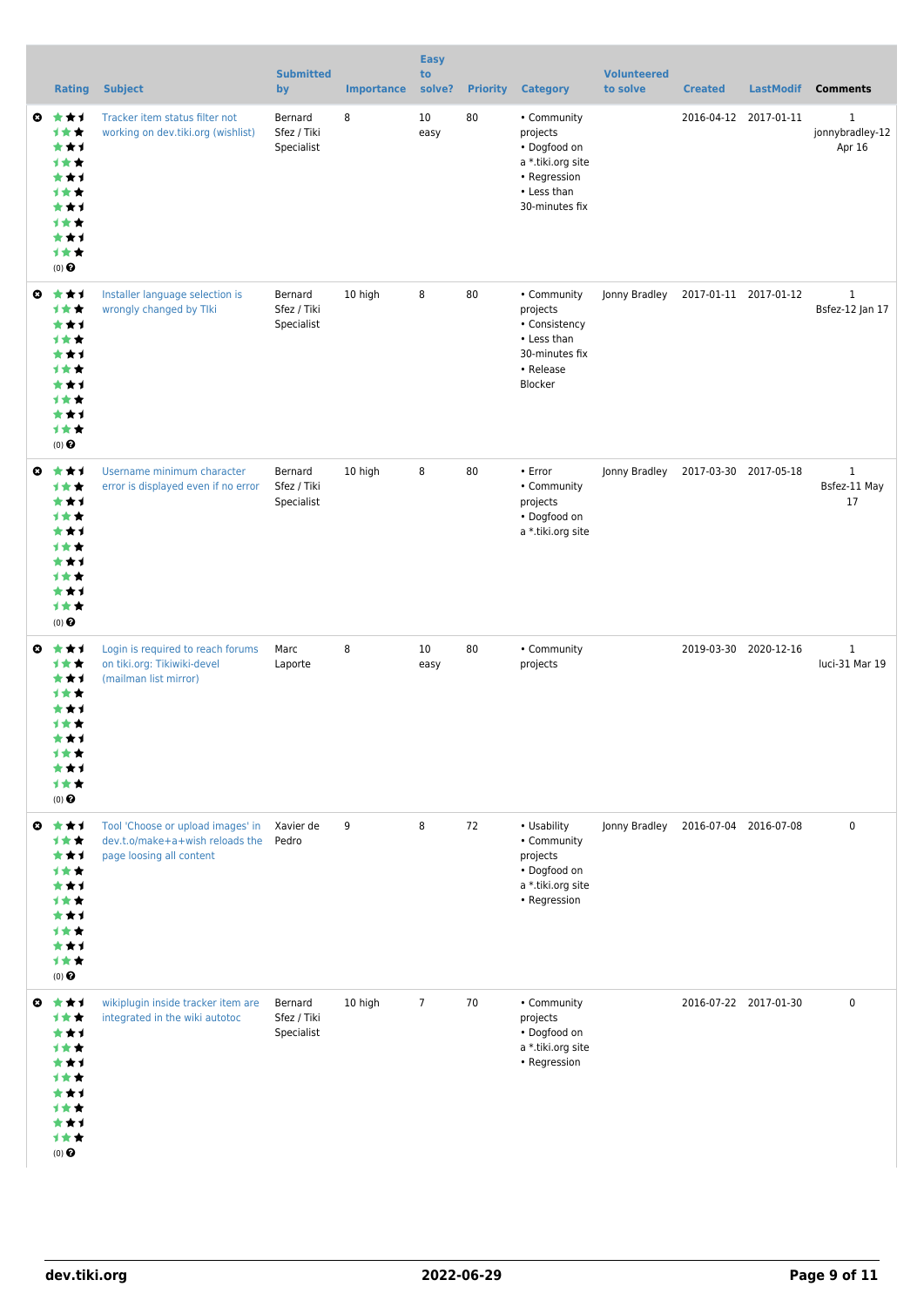|                       | <b>Rating</b>                                                                                            | <b>Subject</b>                                                                                                                      | <b>Submitted</b><br>by               | <b>Importance</b> | <b>Easy</b><br>to<br>solve? | <b>Priority</b> | <b>Category</b>                                                                         | <b>Volunteered</b><br>to solve | <b>Created</b> | <b>LastModif</b>      | <b>Comments</b>                      |
|-----------------------|----------------------------------------------------------------------------------------------------------|-------------------------------------------------------------------------------------------------------------------------------------|--------------------------------------|-------------------|-----------------------------|-----------------|-----------------------------------------------------------------------------------------|--------------------------------|----------------|-----------------------|--------------------------------------|
| $\bullet$             | ***<br>计女女<br>***<br>计女女<br>***<br>计女女<br>***<br>计女女<br>***<br>计女女<br>$(0)$ $\odot$                      | Google results for Tiki Wiki<br>Donation don't point where it<br>should                                                             | Bernard<br>Sfez / Tiki<br>Specialist | 10 high           | $7\overline{ }$             | 70              | • Error<br>• Community<br>projects<br>• Dogfood on<br>a *.tiki.org site<br>• Regression |                                | 2021-02-19     | 2021-05-26            | $\overline{2}$<br>Bsfez-26 May<br>21 |
| $\bullet$             | ***<br>计女女<br>***<br>计女女<br>***<br>计女女<br>***<br>计女女<br>***<br>计女女<br>(0)                                | Intertiki Fatal error: Unsupported<br>operand types in<br>include intertiki.php on line 41                                          | Xavier de<br>Pedro                   | 8                 | 8                           | 64              | • Error<br>• Community<br>projects<br>• Dogfood on<br>a *.tiki.org site                 | Nelson Ko                      |                | 2013-10-08 2013-11-21 | 3<br>koth-14 Nov 13                  |
| O                     | ***<br>计女女<br>***<br>计女女<br>***<br>计女女<br>***<br>计女女<br>***<br>1★★<br>$(0)$ $\odot$                      | 13.x: doc.t.o menu 43 (public info<br>for anons) doesn't show 'section<br>level 1' records, but only section<br>level 0 and options | Xavier de<br>Pedro                   | 8                 | 8                           | 64              | • Community<br>projects<br>• Dogfood on<br>a *.tiki.org site<br>• Regression            |                                |                | 2014-08-11 2014-08-14 | $\pmb{0}$                            |
| O                     | ***<br>计女女<br>***<br>计女女<br>***<br>计女女<br>***<br>1★★<br>★⊀<br>才女女<br>$(0)$ <sup><math>\odot</math></sup> | Mail Queue undefined method<br>Zend\Mail\Message::getRecipients<br>in 15.x (Zend2) compared to 12.x                                 | Xavier de<br>Pedro                   | 8                 | 8                           | 64              | • Error<br>• Support<br>request<br>• Community<br>projects<br>• Regression              | rjsmelo                        |                | 2016-03-24 2016-03-29 | $\pmb{0}$                            |
| $\bullet$             | 大女子<br>计女女<br>***<br>计女女<br>***<br><b>1**</b><br>***<br><b>1**</b><br>***<br>1★★<br>(0)                  | Quick Admin module no longer<br>assigned by default (starting from<br><b>Tiki 19)</b>                                               | Xavier de<br>Pedro                   | 8                 | 8                           | 64              | • Feature<br>request<br>• Community<br>projects<br>• Less than<br>30-minutes fix        |                                |                | 2018-10-29 2019-01-24 | $\mathbf{1}$<br>luci-29 Oct 18       |
| $\boldsymbol{\omega}$ | ***<br><b>1**</b><br>***<br>1★★<br>***<br><b>1**</b><br>***<br><b>1**</b><br>***<br>计女女<br>$(0)$ $\odot$ | Paid support page: remove<br>contradiction                                                                                          | Marc<br>Laporte                      | 8                 | 8                           | 64              | • Community<br>projects                                                                 |                                |                | 2021-11-25 2021-12-27 | 13<br>Bsfez-28 Nov<br>21             |